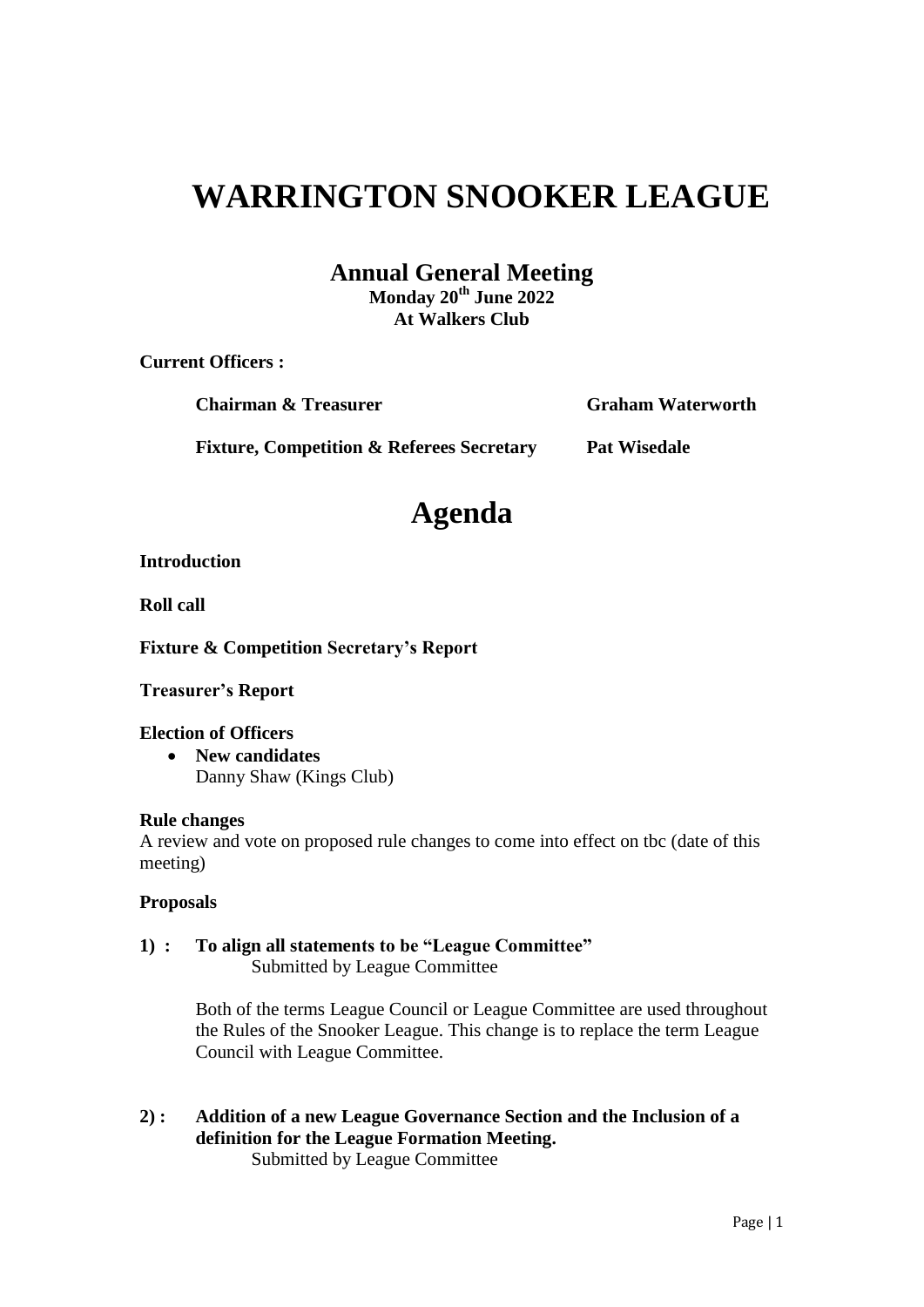League Formation Meeting

Official "pre season" Meeting for teams to receive and review the upcoming seasons documentation, match schedules, opposition team details etc.

## **3) : Section 7 Fees - Amendment to existing Rule 7a**

Submitted by League Committee

This change is to replace the existing Rule 7a with the following

There will be a £60 Team Registration fee inclusive of the Team Handicap and Team Championship competitions payable upon entry to the new season or at the Formation League meeting. Late payments will be allowed up to the September League meeting after which, teams with outstanding registration fees will be removed from the League Structures for the new season.

*The existing Rule 7a is There will be a £60 Team Registration fee inclusive of the Team Handicap and Team Championship competitions payable by the September League meeting.* 

#### **Notice of Meetings**

Pre Season Meetings Schedule :

- **League Registration Meeting - 25th July**
- **League Formation Meeting - 22nd August**

### **Any Other Business (Open discussion)**

• Clarification of Team Competition nominations upon either playing at home or winning the toss, in a competition match. Suggestion being that the same format is used. Select from :

Example 1 (team in bold nominates) – This is how I currently read the rules

**GESM** v Woolston GESM v **Woolston GESM** v Woolston GESM v **Woolston GESM** v Woolston GESM v **Woolston**

Or Example 2 (team in bold nominates) **GESM** v Woolston GESM v **Woolston** GESM v **Woolston GESM** v Woolston **GESM** v Woolston GESM v **Woolston**